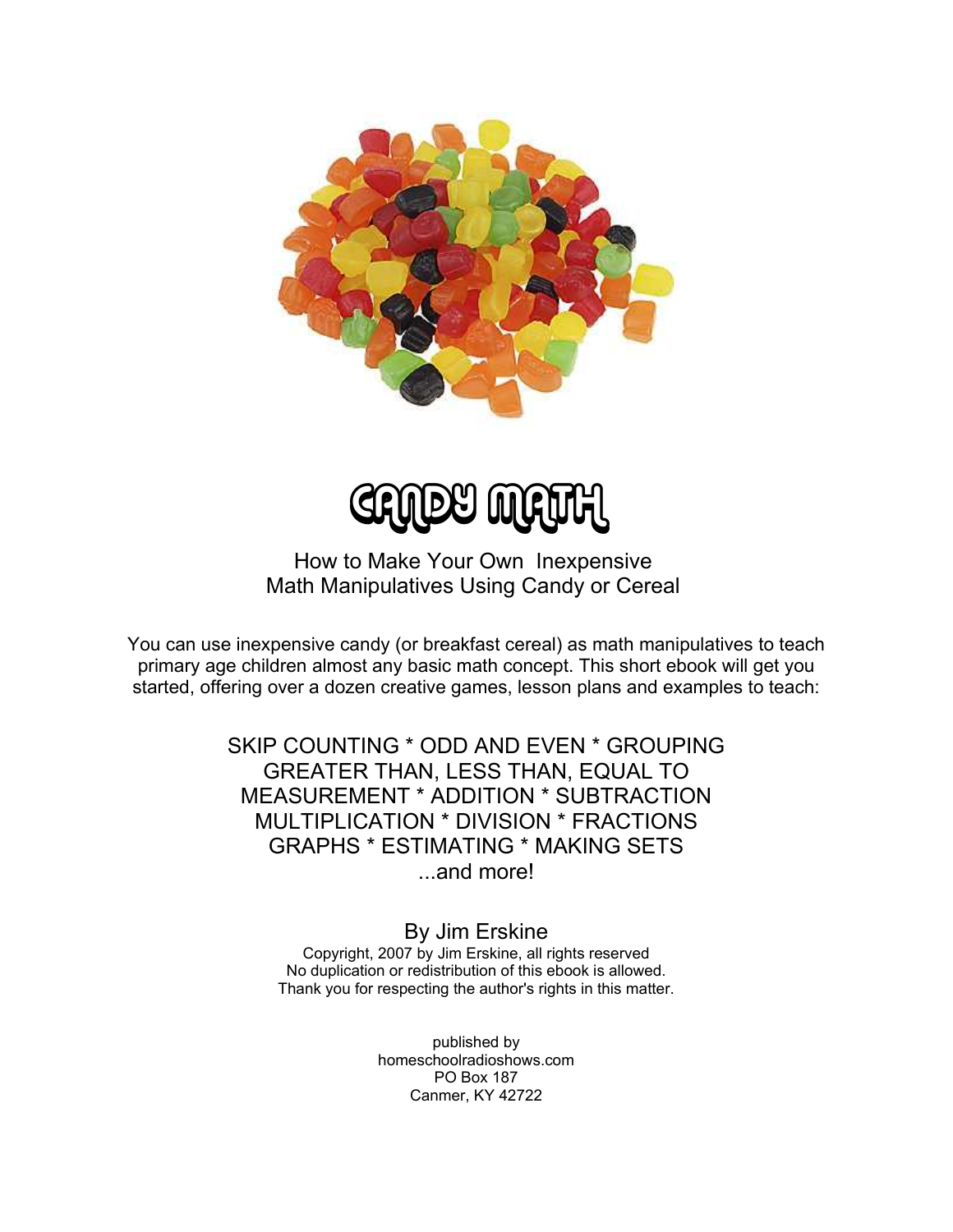# CANDY MATH *Do-It-Yourself Math Manipulatives You Eat*

In the last several years, there has been a great deal of interest in teaching math concepts using "math manipulatives". The "hands on" approach that manipulatives offer is extremely effective in introducing and teaching mathematical concepts to students.

Many parents who purchase packaged "math manipulative" programs quickly realize that a little creativity and imagination on their part would have accomplished the same results without the costly price tag.

One of the most fun (and least expensive) types of manipulatives you can use to teach math concepts to your kids is candy or cereal. There is a natural attraction and fascination for children in playing with (and learning from) candy. Just the novelty of candy being part of a lesson (not to mention eating it at the end of the lesson) is enough to hold the attention of most children.

It is a simple matter to use candy manipulatives to teach math concepts if you use a little imagination and learn to frame your examples in "candy terms". This little e-booklet will get you started by offering a number of object lessons, illustrations and games that illustrate several math concepts. You may wish to refer to this booklet when introducing and reviewing basic math concepts. Start with the examples given here, then add variations of your own, or adapt the problems you find in your math curriculum materials into "candy terms". The examples given in this booklet may be simplified or made more complex depending on the level of the student. Many ordinary addition, subtraction, multiplication, division and fraction problems can also be illustrated in candy form. Just be creative and have fun!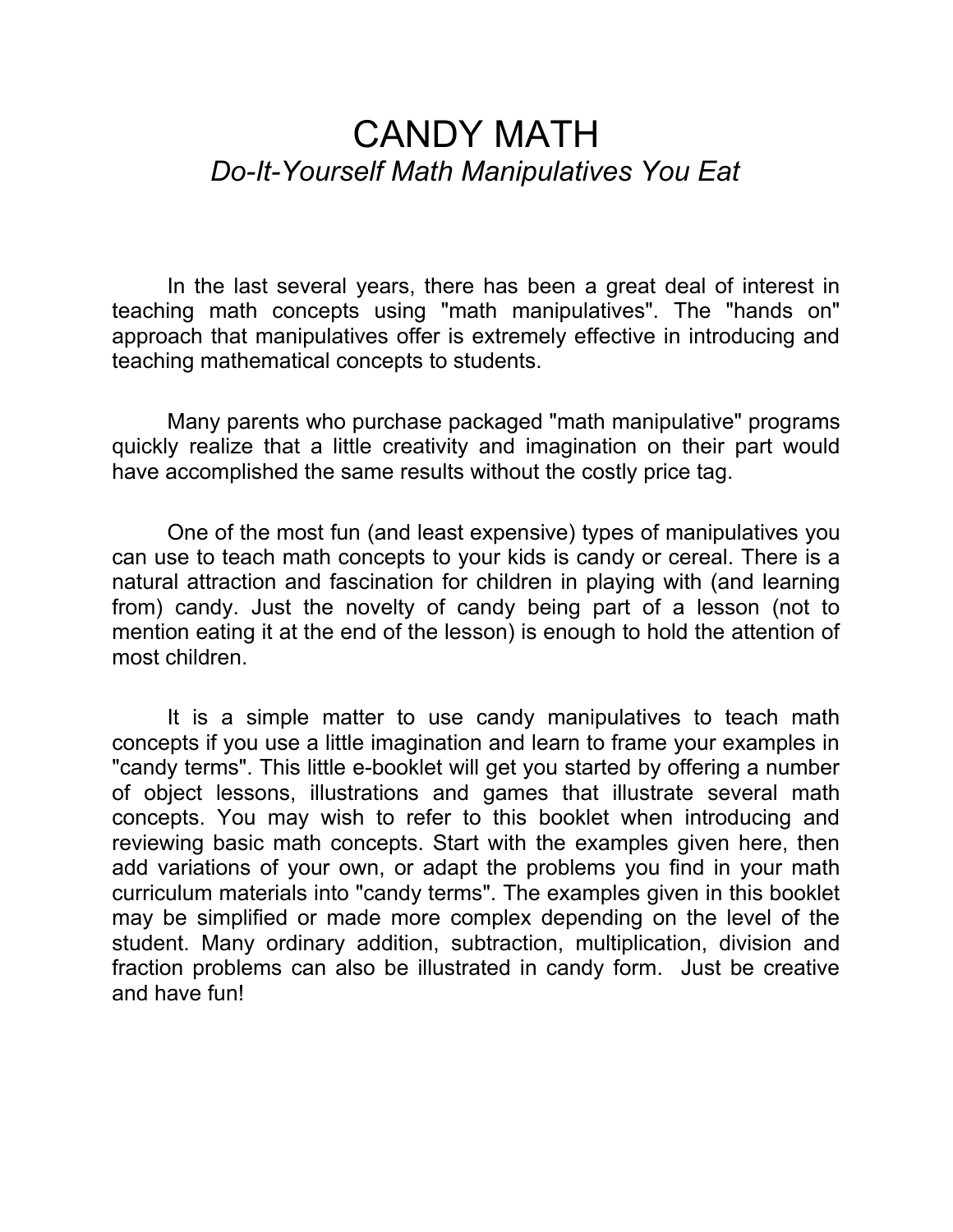You can use any multi-colored candy as a manipulative, including:

| jelly beans     | valentine hearts   |
|-----------------|--------------------|
| <b>Smarties</b> | <b>Sweet Tarts</b> |
| M&M's           | Hershey-ettes      |
| <b>Skittles</b> | <b>Gummy Bears</b> |

Or, if you're a cereal lover, try using:

Fruit Loops Trix Lucky Charms Fruity Pebbles ...or their generic equivalents.

Of course, the fun part is to always eat your manipulatives once the lesson is over! So, if you don't want your child expecting candy every day as part of their homeschool lessons, consider substituting the cereal for the candies. It would probably also be wise not to allow ALL of your "manipulatives" to be eaten at each session. Put a specific limit on the number of candies that can be eaten at the end of each lesson. And try not to schedule these lessons right before lunchtime!

Finally, let me encourage you to have fun and let your own creativity flow when teaching math and using manipulatives. Relax and enjoy your time teaching your children -- they quickly sense your attitude toward their studies and almost always respond in kind.

-- Jim Erskine, homeschoolradioshows.com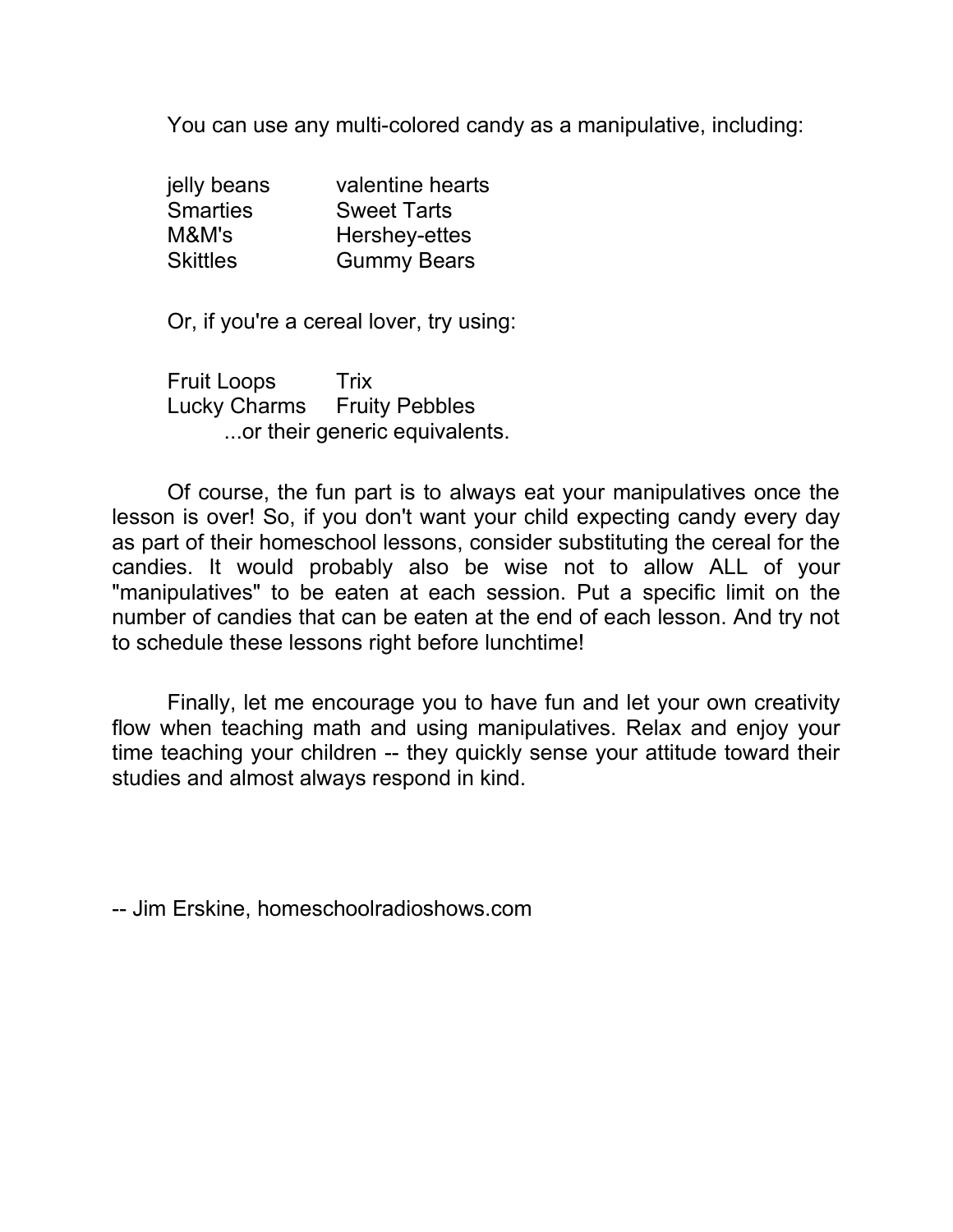#### **SKIP COUNTING**

*Demonstrate and practice the concept of skip-counting. Needs: candies*

Skip counting is counting by numbers other than 1 -- 2s, 3s, 5s, 10s, etc. You skip over numbers when you count this way.

To learn to count by twos:

Make a line of 20 candies, using only two colors (for example, red and blue). Make every other color a red, so you have blue, red, blue, red, etc. Count the candies from 1 to 20.

Now count the candies from 1 to 20, but only name the red candies out loud. (2, 4, 6, 8, 10, 12, etc.) When you skip every other number, you are skip-counting by twos. Now count to 20 by twos again, and eat the between number candies. (2, 4, 6, 8, etc.)

(To skip count by threes, use 21 (or any multiple of 3) candies and make every third candy a red one. Also use 100 candies to show student how to count by fives and tens.)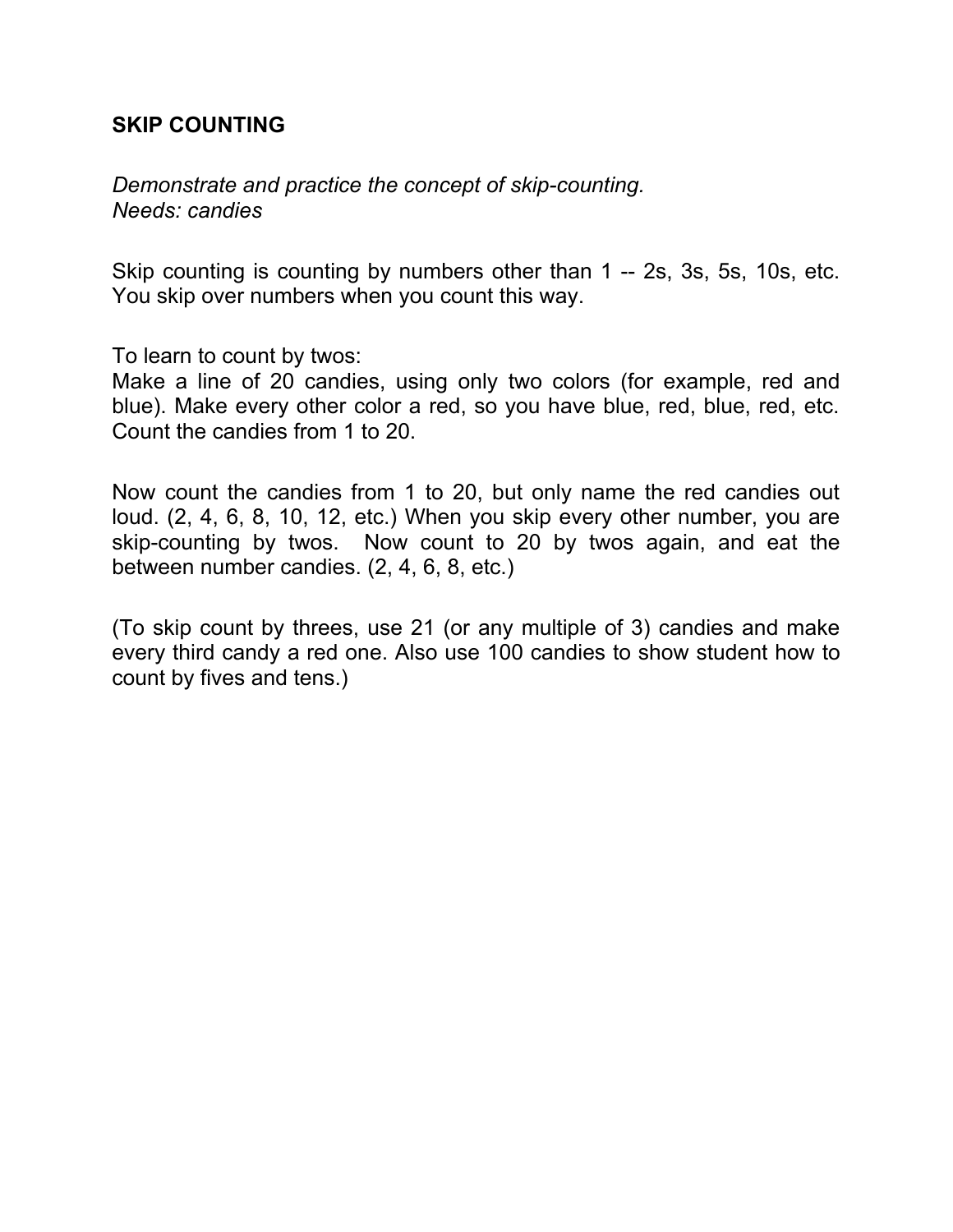#### **ODD AND EVEN**

*Two or more can play this simple game that reinforces even and odd number recognition.*

*Needs: Give each person 12 candies (or cereal, as the candies can melt in hands).*

First player picks up some of her candies without anyone else seeing, and asks second player, "Odd or even?" The second player has to guess whether there is an odd or even number of candies in their hand.

If they guess right, they get two of the first player's candies. If they guess wrong, they give up two of their own candies. The second player then picks up some of her candies and asks the third player (or the first player if only two are playing), "Odd or even?"

Continue playing until one player runs out of candy, or until time limit is reached with more than two players.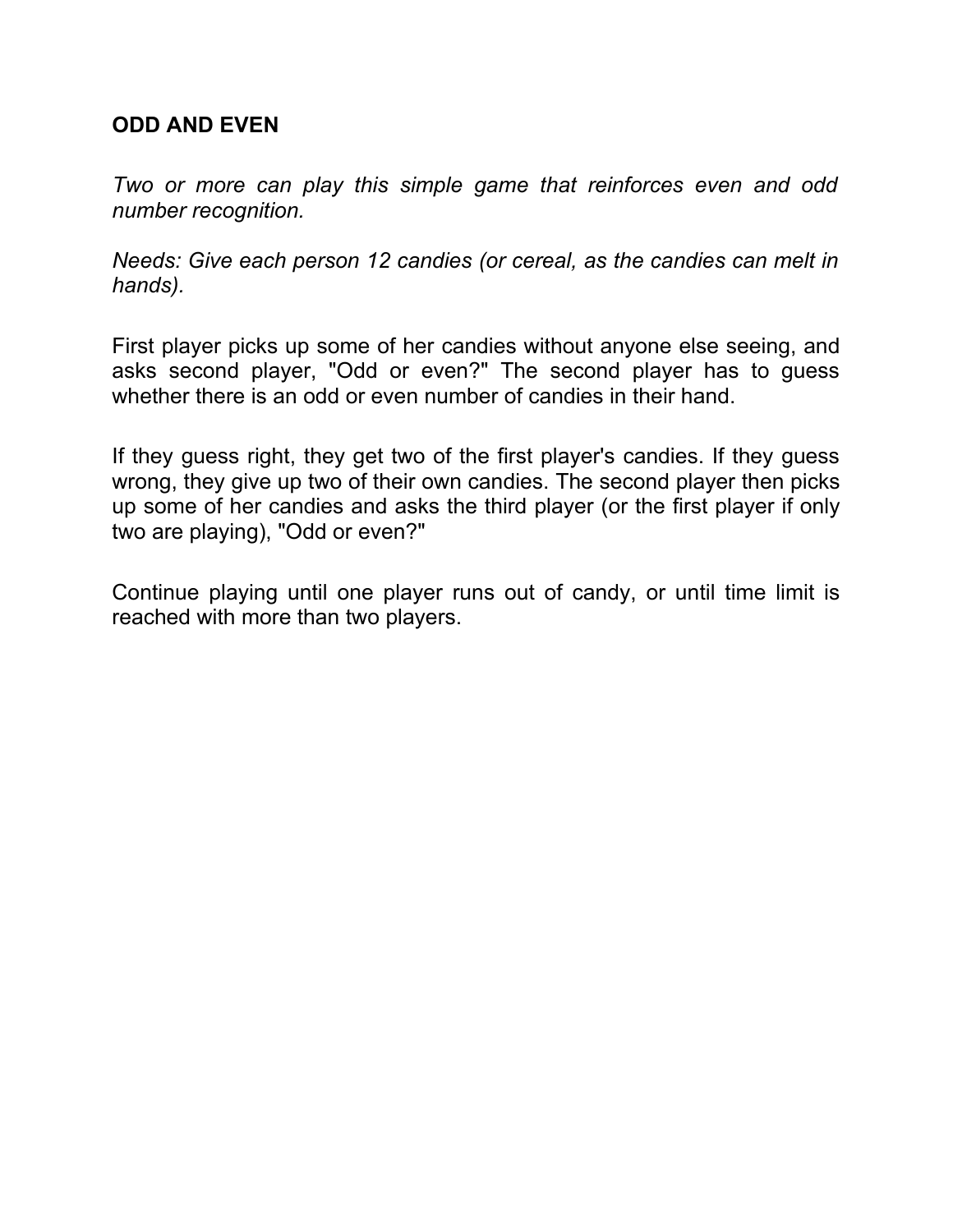## **GREATER THAN, LESS THAN and EQUAL TO**

*Shows the size relationship of different numbers.*

*Needs: 1/2 bag candies (or half-cup Fruit Loops), worksheet with problems prepared by parent.*

Instructions: Put your candies into sets by color: G = green;  $R = red$ ;  $B = brown$ ;  $BL = blue$ ;  $O = orange$ ;  $Y = yellow$ ;  $DB =$ dark brown

Using the symbols  $>$  (greater than),  $<$  (less than) and  $=$  (equal to), show the relationship between these sets:

| G. |  | B DB | $\bigcap Y$  |  |
|----|--|------|--------------|--|
|    |  |      | BIGDB BORBIG |  |

(You may add additional problems to the worksheet to fit child's grade level.)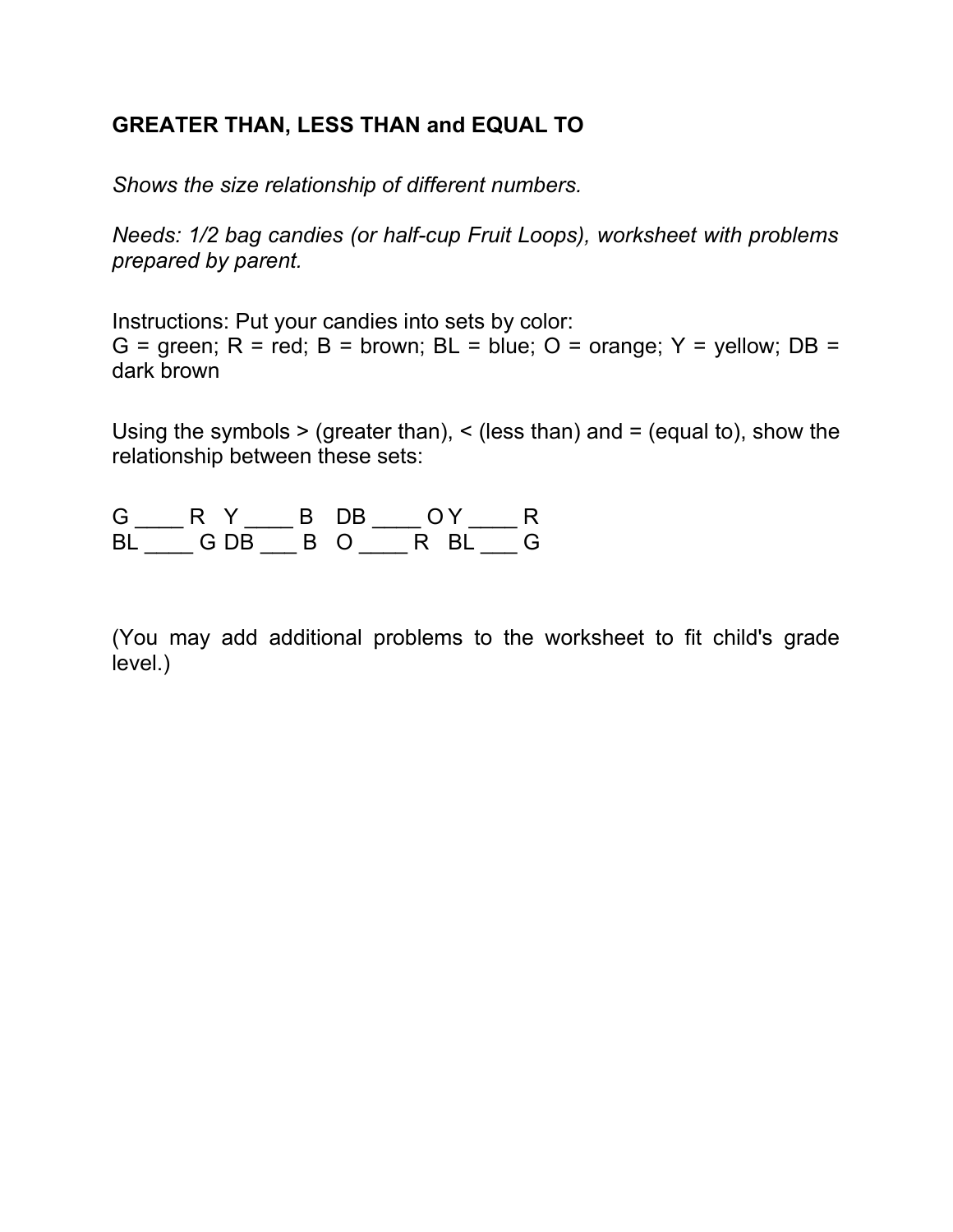#### **CANDY MEASUREMENT**

*Gives practice using and reading ruler (inches or metric).*

*Needs: ruler, candies*

Show student how a ruler is laid out, then use candies to illustrate measurements.

Sample problems:

How long is one candy? Measure.

How long is five candies laid end to end? 10 candies? 20 candies? Measure.

How many candies does it take to make 5"? How many to make a foot? Find out.

Tell child she may eat 3" worth of candies. Ask how many candies that will be.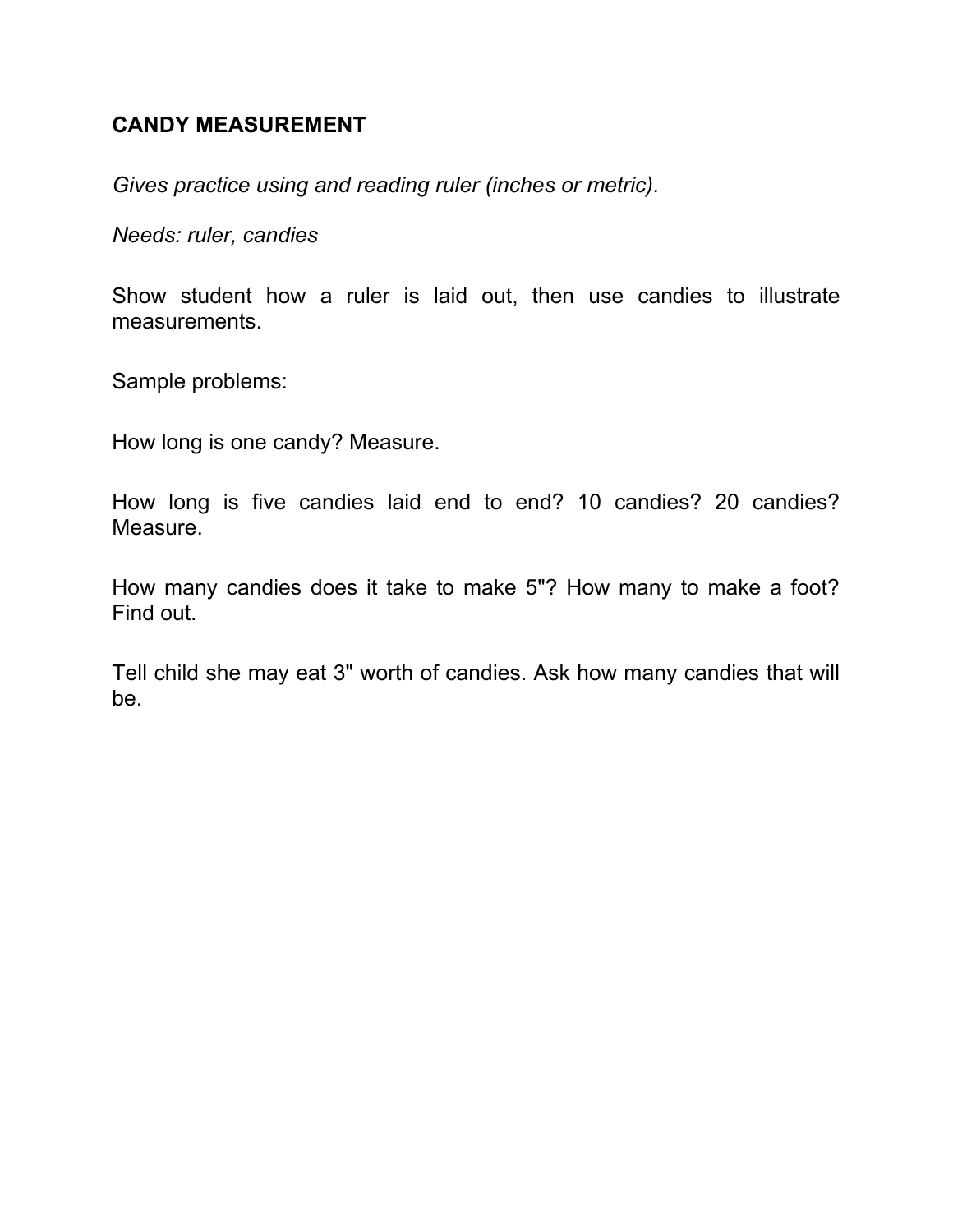#### **ESTIMATING**

*Provides practice in estimating and deduction.*

*Needs: bag of candies, paper, pencil*

Before you open the bag, ask these questions:

"How many candies do you think are in the bag?" (Write down guess.) "Which color candies do you think there is most of in the bag?" (Write down guess.) "Which color do you think there are the least of in the bag?" (Write down guess.)

Open bag and count out candies. Separate by colors and count number of candies in each color group. Compare the original guesses to the actual amounts.

Questions: "Did any of the predictions you made turn out to be true? Which guesses were closest to the actual amounts? Which was the furthest off?"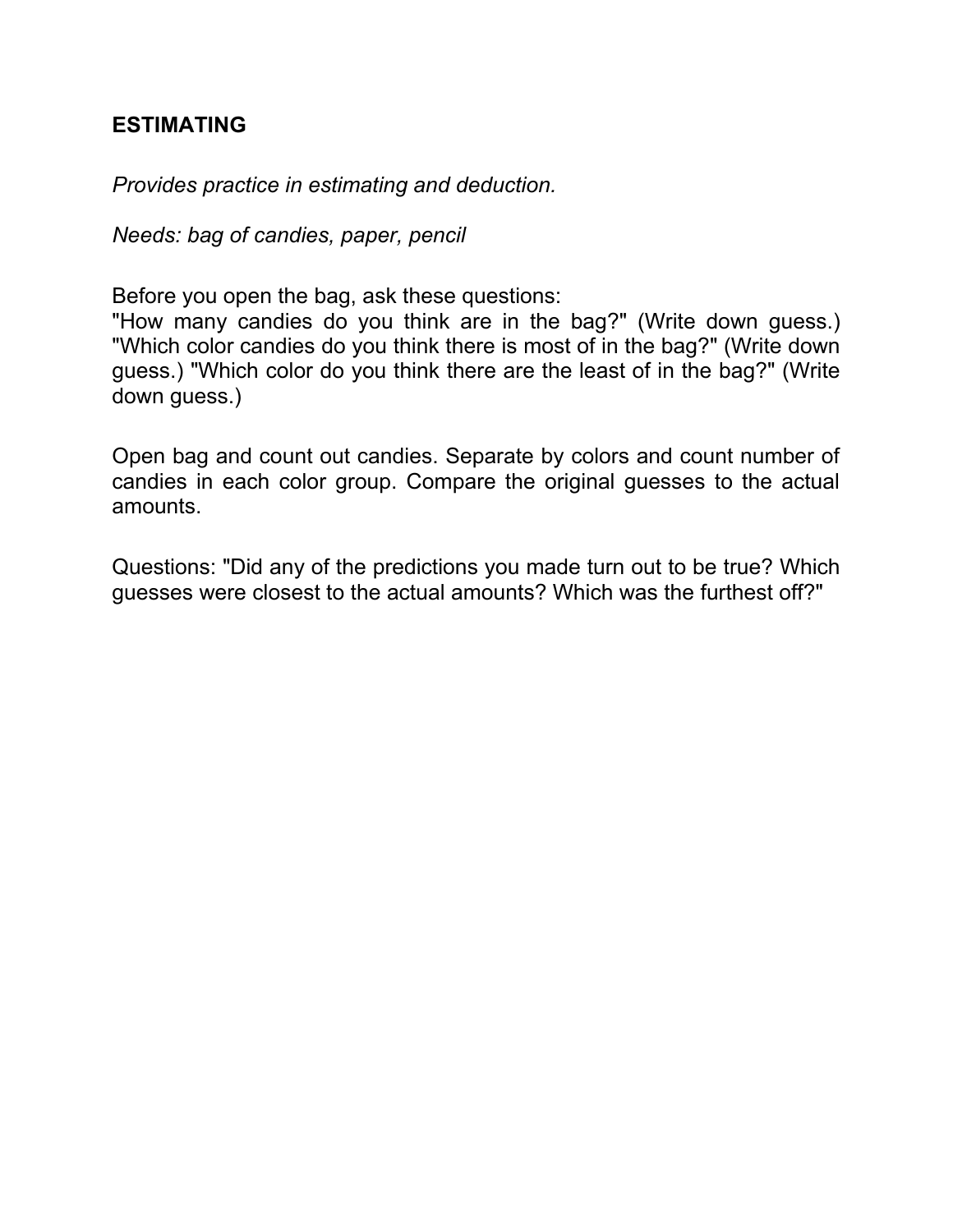## **THE COUNTING CIRCLE**

*A fun game that builds counting and prediction skills. Needs: candies*

Arrange several brown candies in a circle. Also put one red candy in the circle.

Starting from any candy in the circle, count around the circle up to 8. If the count ends on a brown candy, take it out of the circle, then let the next player count, again starting from any place on the circle.

If someone's count stops on the red candy, that player is out. The last player left is the winner.

(You can also play this using different numbers.)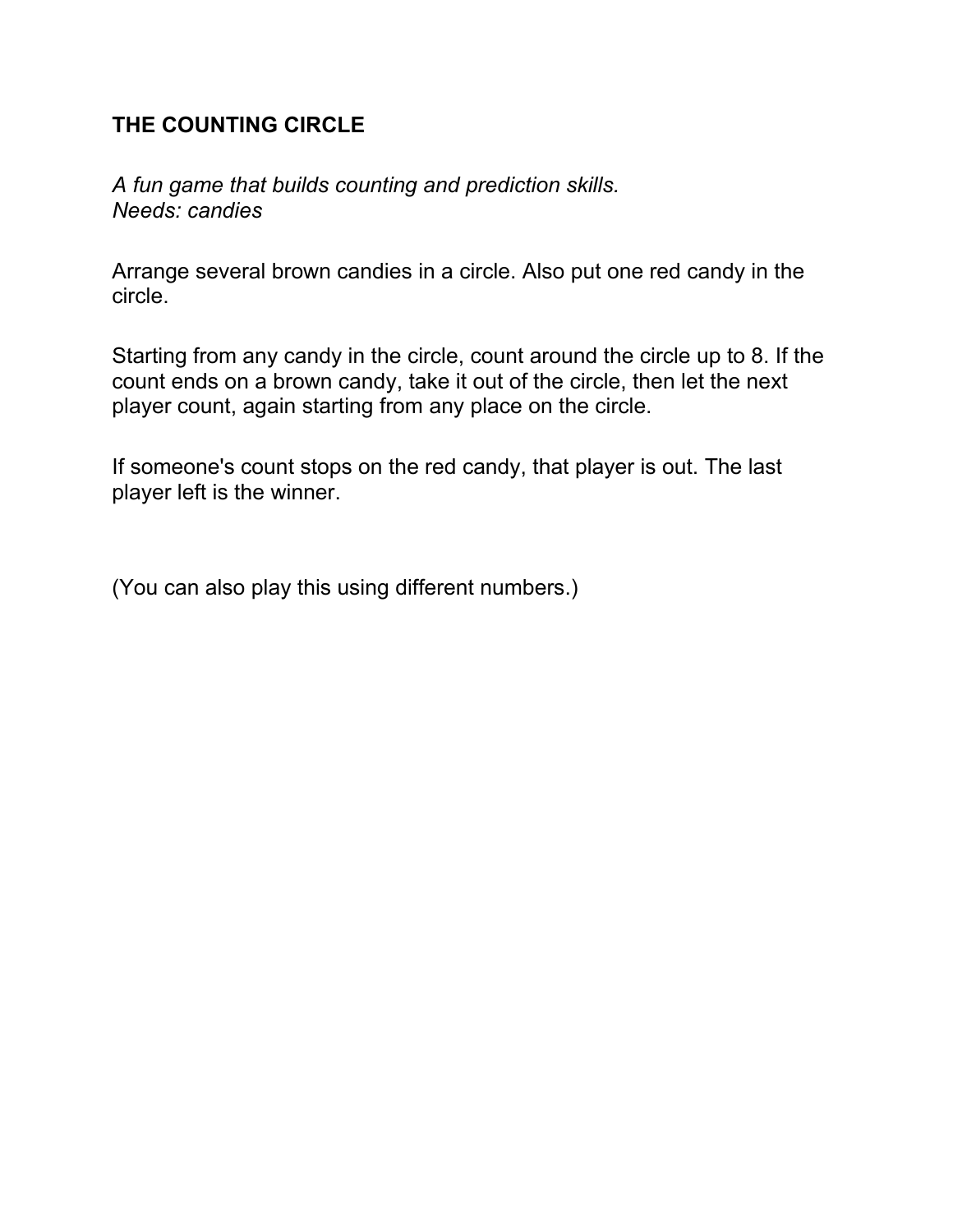## **LEARNING BASIC ADDITION**

*Teaches the basic concept of addition Needs: candies*

Example: "Addition means putting numbers together. Put two candies in one pile. Put three candies in another pile. Now push the piles together. How many candies do you have now?  $2 + 3 = 5 -$  You have five candies."

Vary with other numbers and sums up to 10.

## **LEARNING BASIC SUBTRACTION**

*Teaches the basic concept of subtraction Needs: candies*

Example: "Subtraction means taking a number away. Put five candies in a pile. Now eat two of the candies. How many candies do you have now? 5 - 2 + 3 -- You have three candies."

Vary with other numbers up to 10.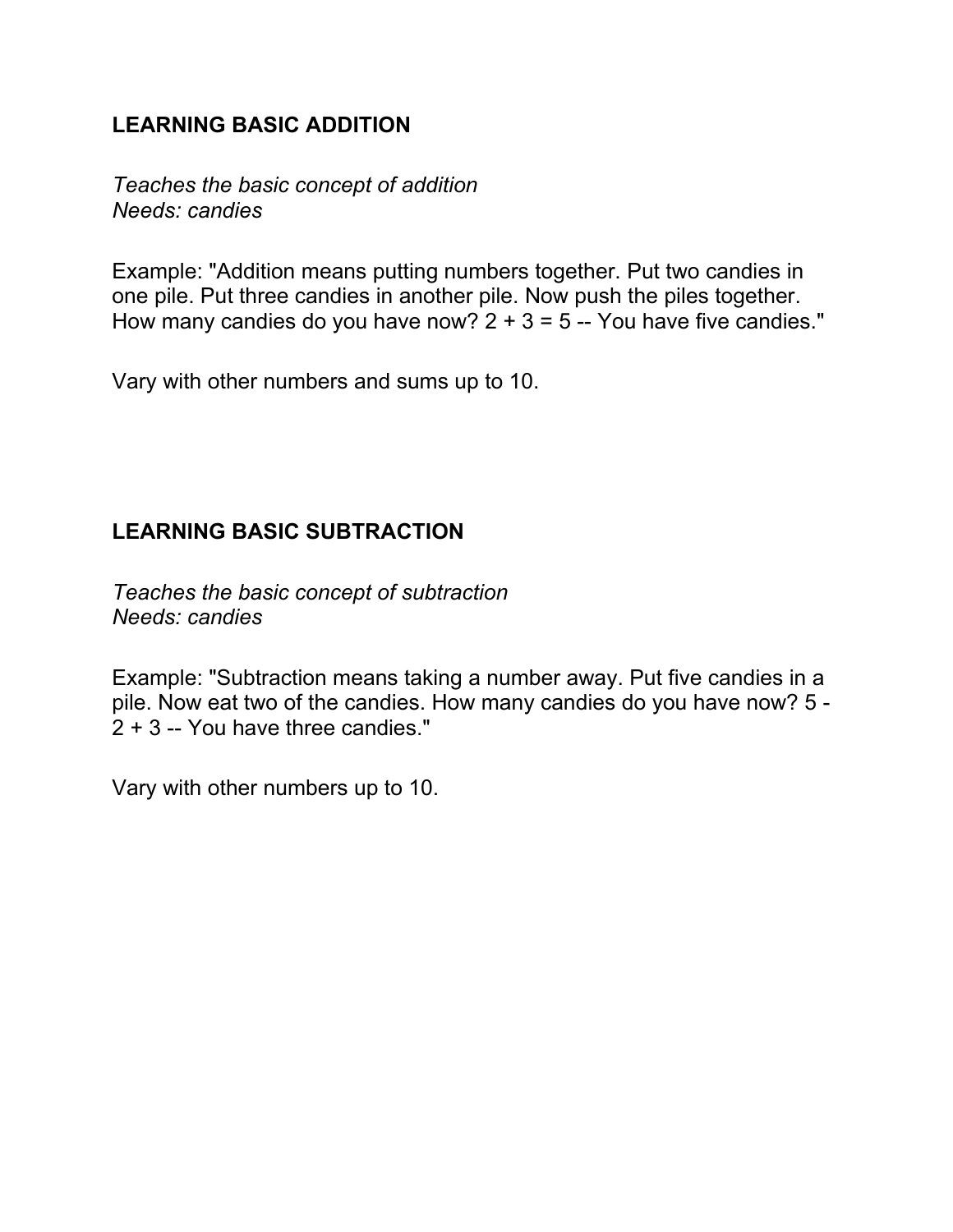### **ADDITION PRACTICE**

*Needs: 1/2 bag candies (or half-cup Fruit Loops), worksheet with problems prepared by parent*

Instructions: Put your candies into sets by color: G = green;  $R$  = red;  $B$  = brown;  $BL$  = blue;  $O$  = orange;  $Y$  = yellow;  $DB$  = dark brown

Add different color sets together. Examples:

DB + B = \_\_\_\_\_ R + O = \_\_\_\_\_  $BL + Y =$  G + R + O = \_\_\_\_\_  $DB + BL =$   $O + Y + BL + G =$ 

(You may add additional problems to the worksheet to fit child's grade level.)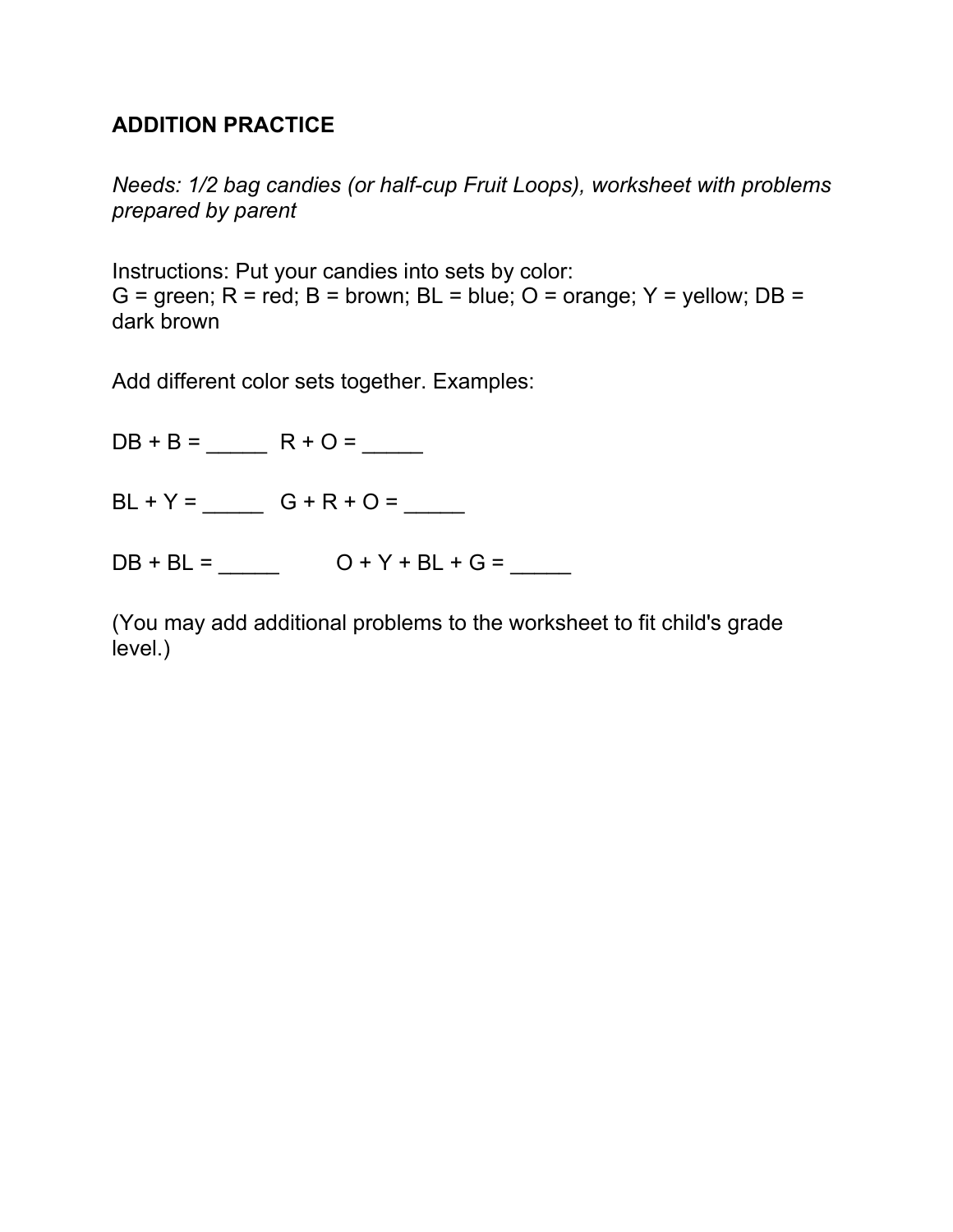## **THE GROUPING GAME**

*Teaches student how numbers may be grouped differently. Needs: dixie cups, candy, bowl*

Have the child pretend that they work in an candy factory. Her instructions are to package ten cups of candies, with 10 candies in each cup. Have the student count and fill 10 cups with 10 candies in each.

When this is done, use the cups to count by 10s to 100. Point out that 10  $tens = 100$ .

Next tell her the factory has changed its mind and now needs 5 extra large cups of candies with 20 candies in each cup. Ask her how she can do this, using the ten cups she has now. (She should pour one cup of ten into another cup of ten, making 20.) Have her make all 5 cups of 20 candies.

When this is done, use the cups to count by 20s to 100. Point out that 5 twenties = 100, the same as 10 tens.

Finally, tell her the factory has changed its mind one last time and just wants 100 candies in one large bowl. Ask her how she can do this, using the 5 cups she has now. (She should pour all the cups into the bowl.)

When this is done, point out that 100 candies is also 10 x 10 candies, or 5 x 20 candies.

(You can change the quantities and groupings of numbers to vary this activity.)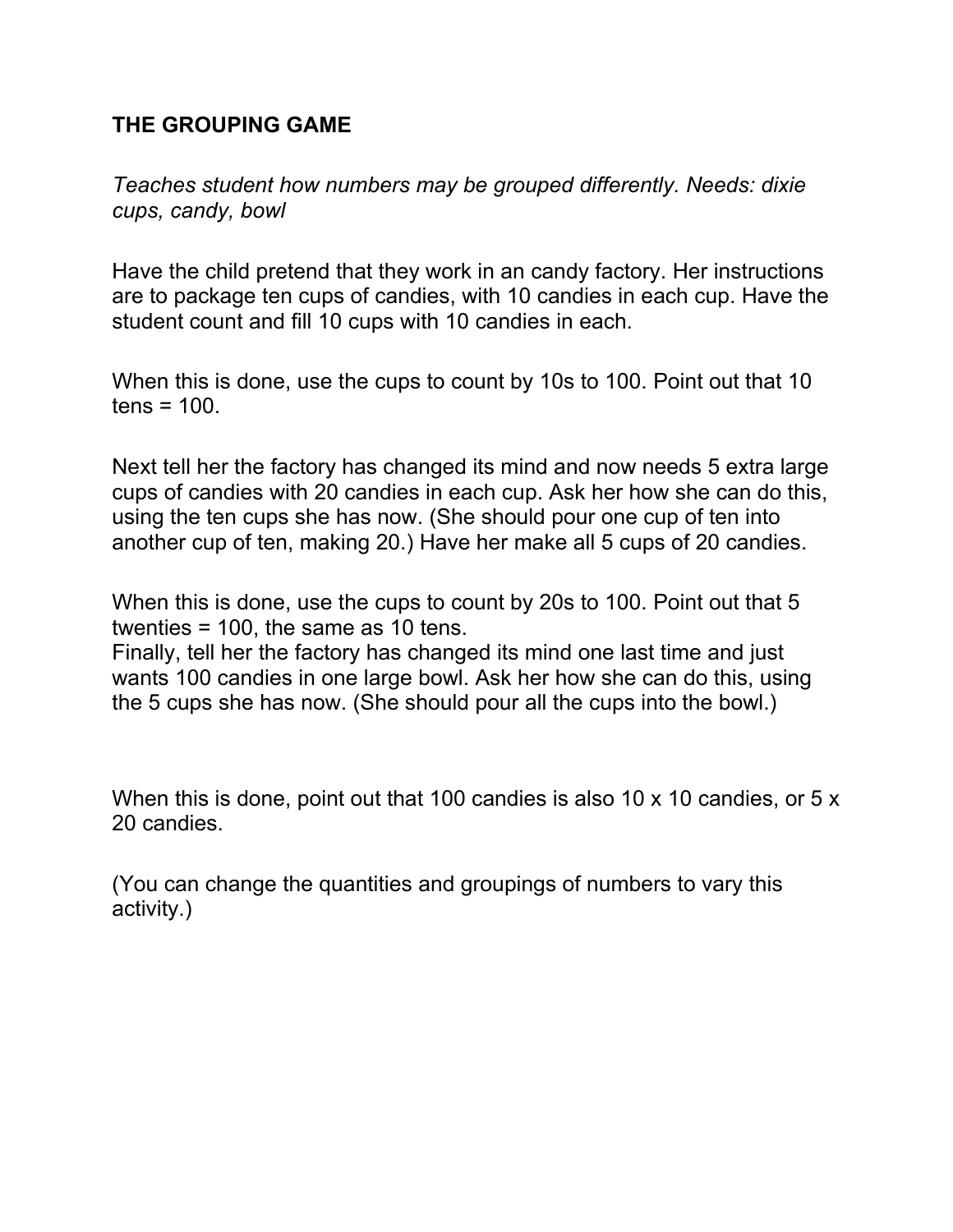### **INTRODUCING FRACTIONS**

*You can introduce the concept of fractions with this activity. Needs: candies*

"Make a square of 4 candies. Count them. The square is made up of 4 candies. Now eat one candy. You are eating 1 of the 4 candies, or 1/4th of the candies. You write a fraction this way -- 1/4. You read a fraction by saying the top number (the numerator) first, then the bottom number (the denominator)."

or: 1 (candy was eaten) (numerator) / 4 (total number of candies) (denominator)

(Repeat and vary with different numbers of candies.)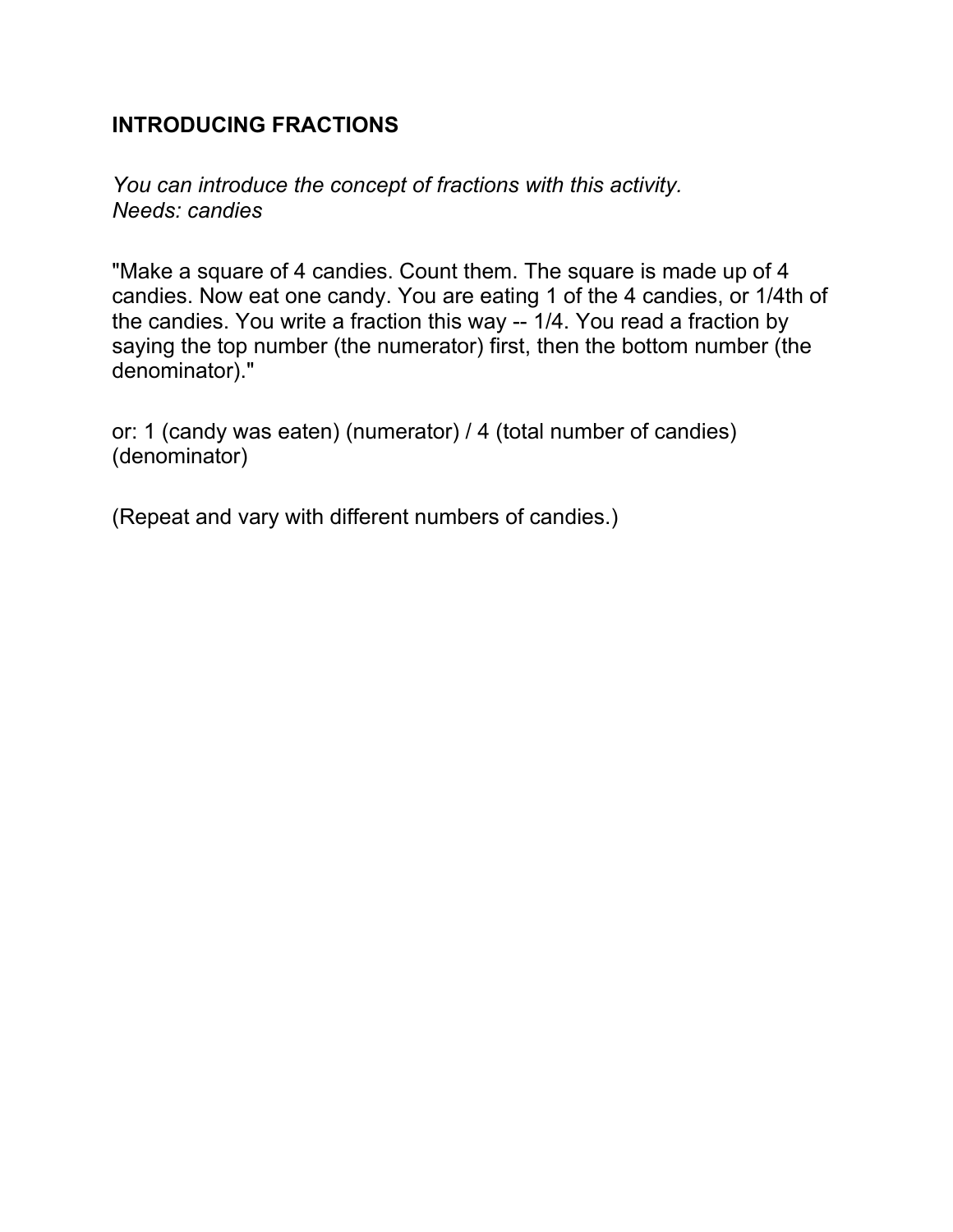### **COOKIE MATH**

*In this activity, you and your child make cookies together (yay!). Later, the child answers counting or computation problems based on their age level.*

Needs: COOKIE RECIPE:

1/2 c. butter 3/4 t. vanilla 1 c. peanut butter 1 1/2 t. soda 1 c. sugar 4 1/2 c. uncooked rolled oats 1 c. brown sugar 2 c. candy candies 3 eggs 3/4 t. light corn syrup

Cream butter, peanut butter and sugars until light and fluffy. Add eggs; beat well. Stir in corn syrup, vanilla, and soda. Add rolled oats and candy candies; mix thoroughly. Drop by table-spoonfuls onto ungreased cookie sheet. Bake at 350 degrees for about 12 minutes. YIELD: about 5 dozen NOTE: The recipe requires no flour.

1. Involve your child in cookie making. Have her help measure, mix ingredients, etc.

2. Once cookies are done, give your child a plate with 3 or 4 cookies on it, along with worksheet, and have her do the problems on it.

Design the worksheet based on the skill level of your child. For younger children, it may be as simple as tallying the number of candies on each cookie, then adding the total number of candies. Older children can be given more complicated problems.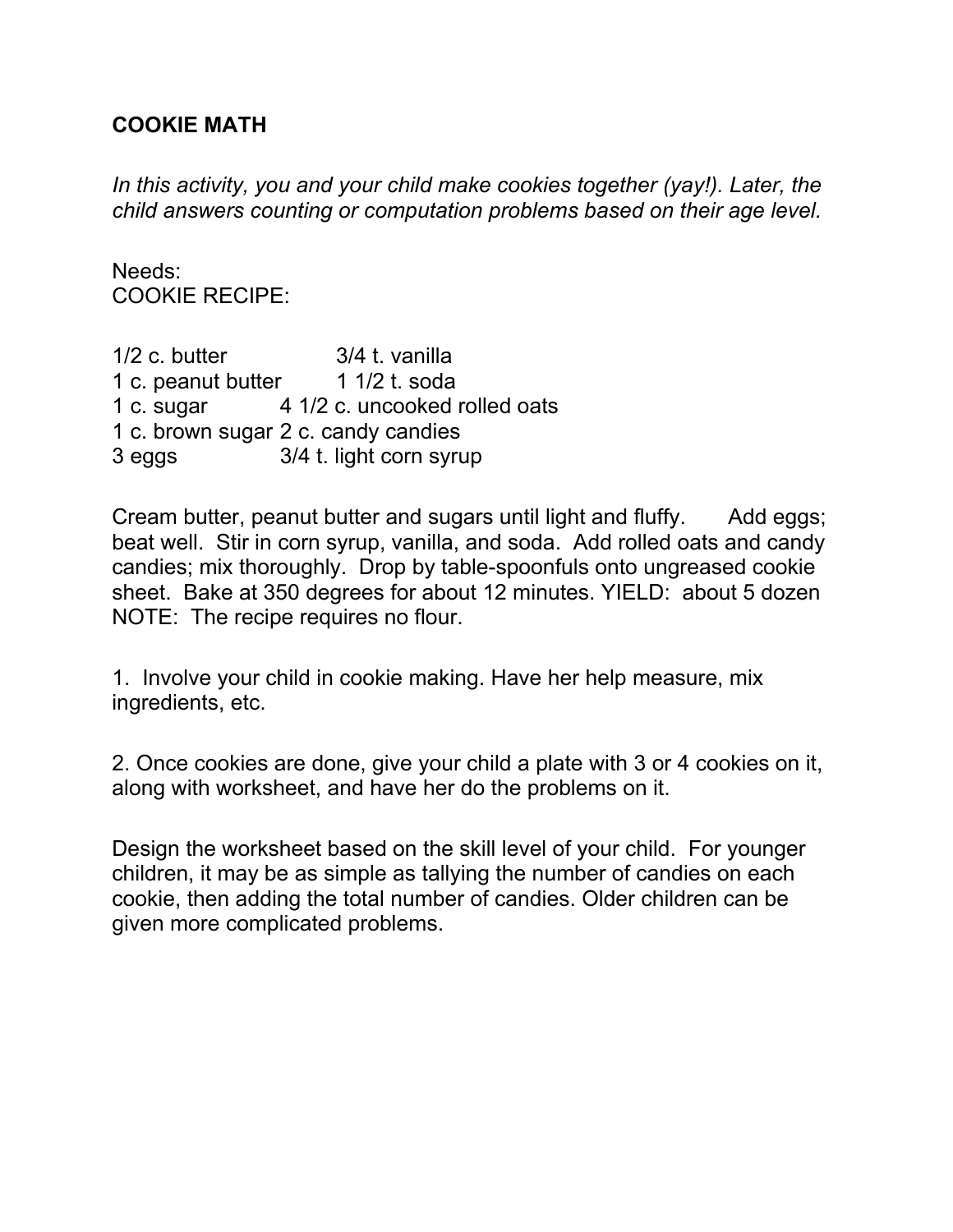Examples:

 $\#$  candies  $x$  3 =

 $\frac{1}{2}$  # red x  $\frac{1}{2}$  # green =  $\frac{1}{2}$ 

 $\#$  candies -  $\#$  blue =

 $\frac{1}{2}$  # yellow +  $\frac{1}{2}$  # brown +  $\frac{1}{2}$  # red =  $\frac{1}{2}$ 

500 x # orange =  $\frac{1}{2}$ 

1/3 of  $\#$  candies =

This is a fun way to review math skills, whatever your child's age. Use a little imagination and the type of questions you can come up with are almost limitless and could include story problems, fractions, percentages, etc.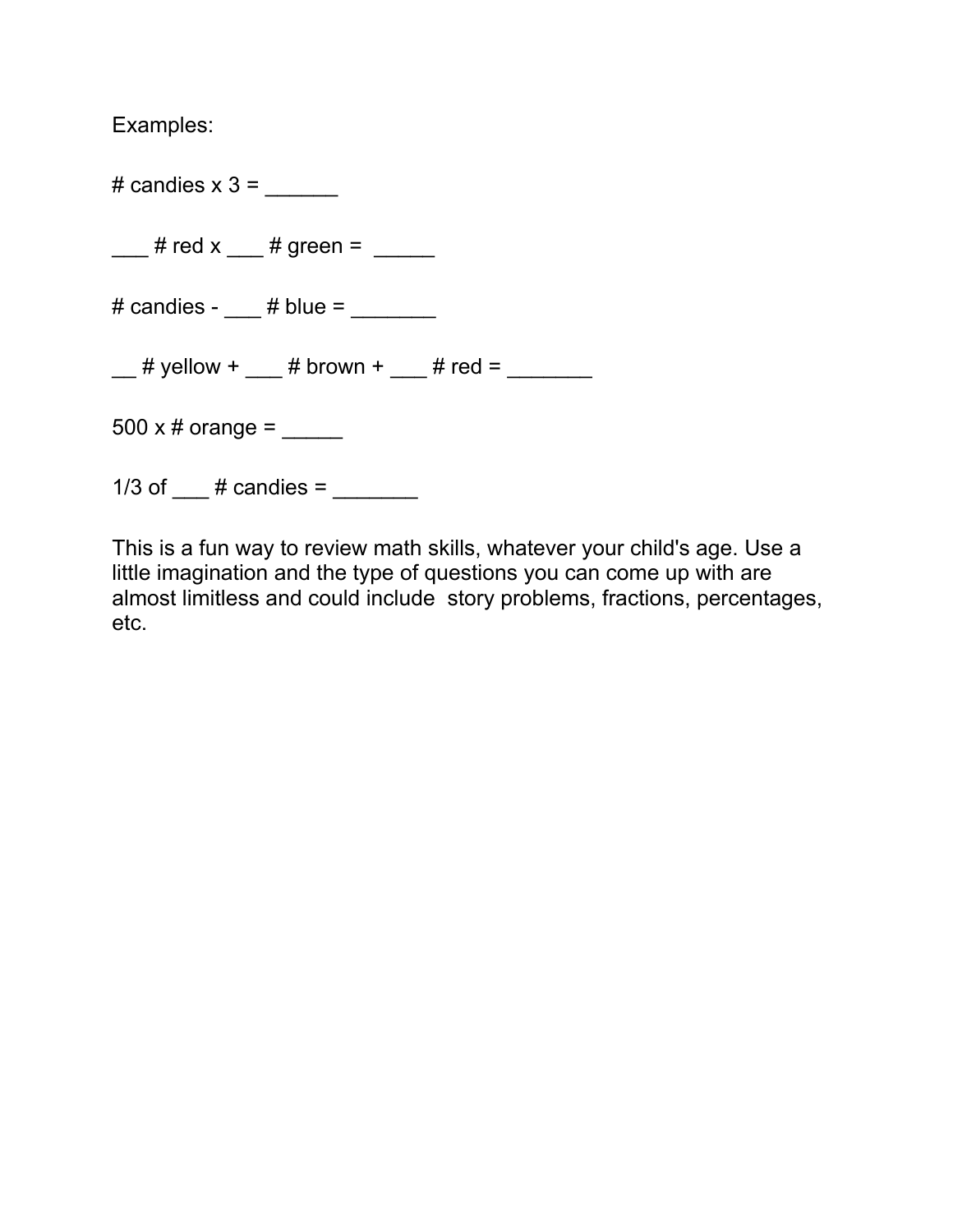## **SOLVING FRACTION PROBLEMS**

Example: Set out 5 candies -- 2 red and 3 brown

Question: What fraction of the candies are red?

Solution: Two of the candies are red. There are five candies in all. Two of the five candies are red. So... 2/5 of the candies are red.

Example: Set out 7 candies -- 2 green, 3 blue and 2 yellow

Question: What fraction of the candies are blue?

Solution: Three of the candies are blue. There are 7 candies in all. Three of the seven candies are blue. So... 3/7 of the candies are blue.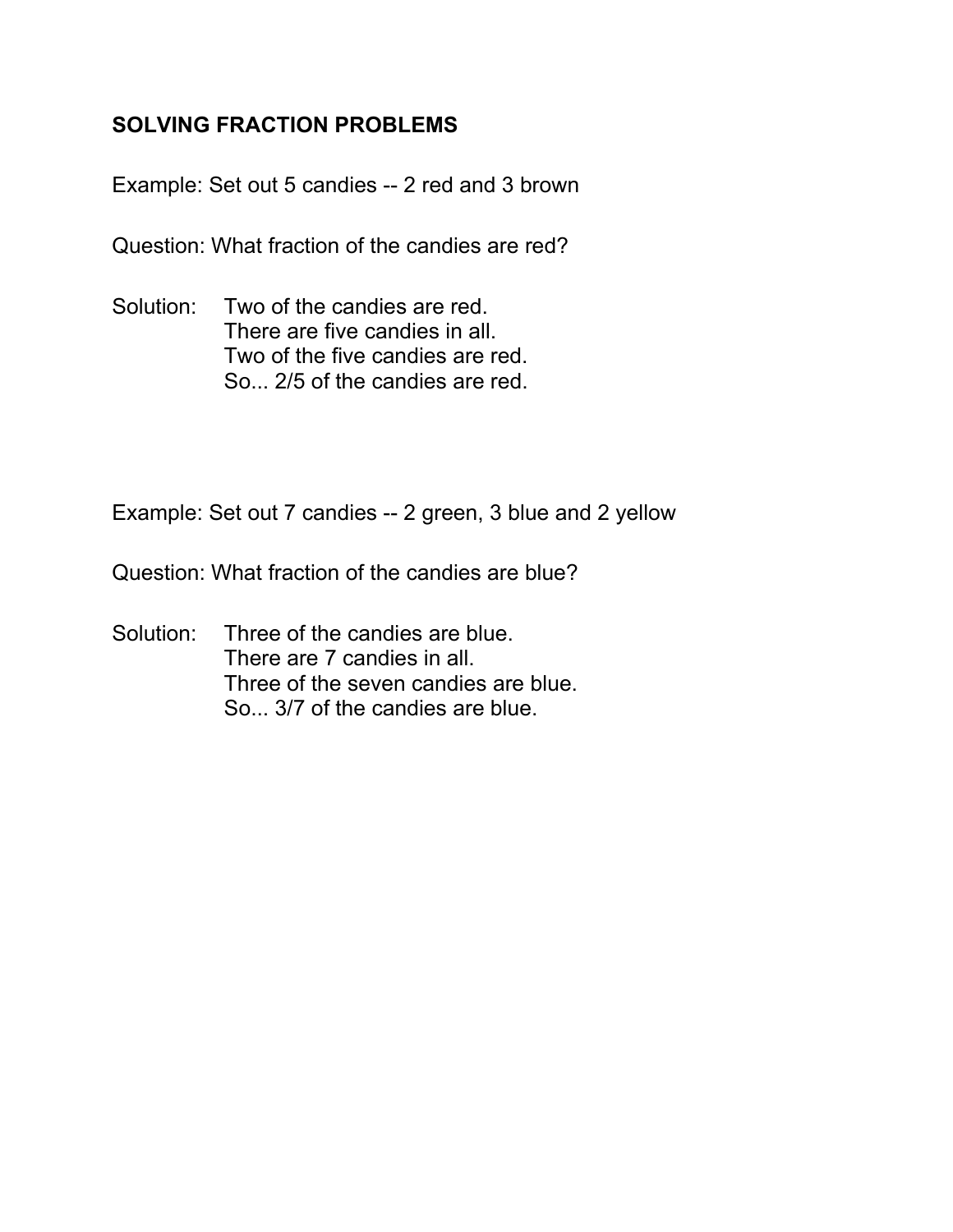## **REGROUPING**

*Needs: candies*

Sample problems:

Put 9 candies in one group, and 5 candies in another group. Ask child to count candies in each group. "Jill has 9 candies in one group and 5 candies in another group. But she wants to have the same number of candies in each group. How can you move the candies so both groups contain the same number?"

Put 7 candies in one pile, and 4 candies in a separate pile. "Joe had 7 candies, Tom had 4 candies. Joe gave two of his candies to Tom. Who had more candies then?"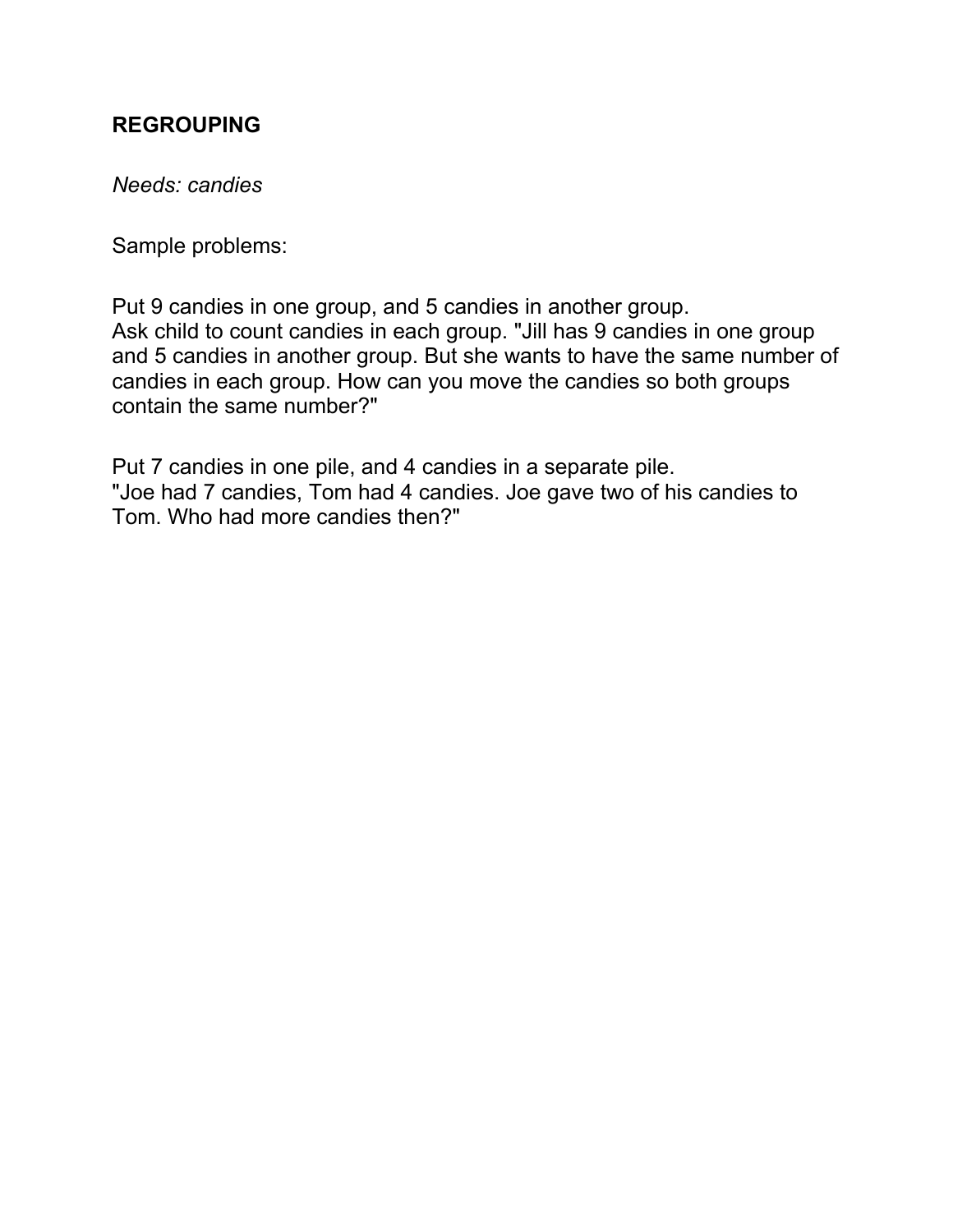### **CANDY SETS**

*Show how different numbers can be divided into sets. Needs: candies*

Put 15 candies in a pile in front of you and use them to do these problems: How many piles of four can you make? How many are left over? How many piles of five can you make? How many are left over? How many piles of two can you make? How many are left over? How many piles of three can you make? How many are left over? Put two candies in your mouth. How many are left over? Put three more in your mouth. Now how many are there?

Now, using the candies you have left:

How many piles of four can you make? How many are left over? How many piles of five can you make? How many are left over? How many piles of two can you make? How many are left over? How many piles of three can you make? How many are left over?

(Vary with different numbers and sets.)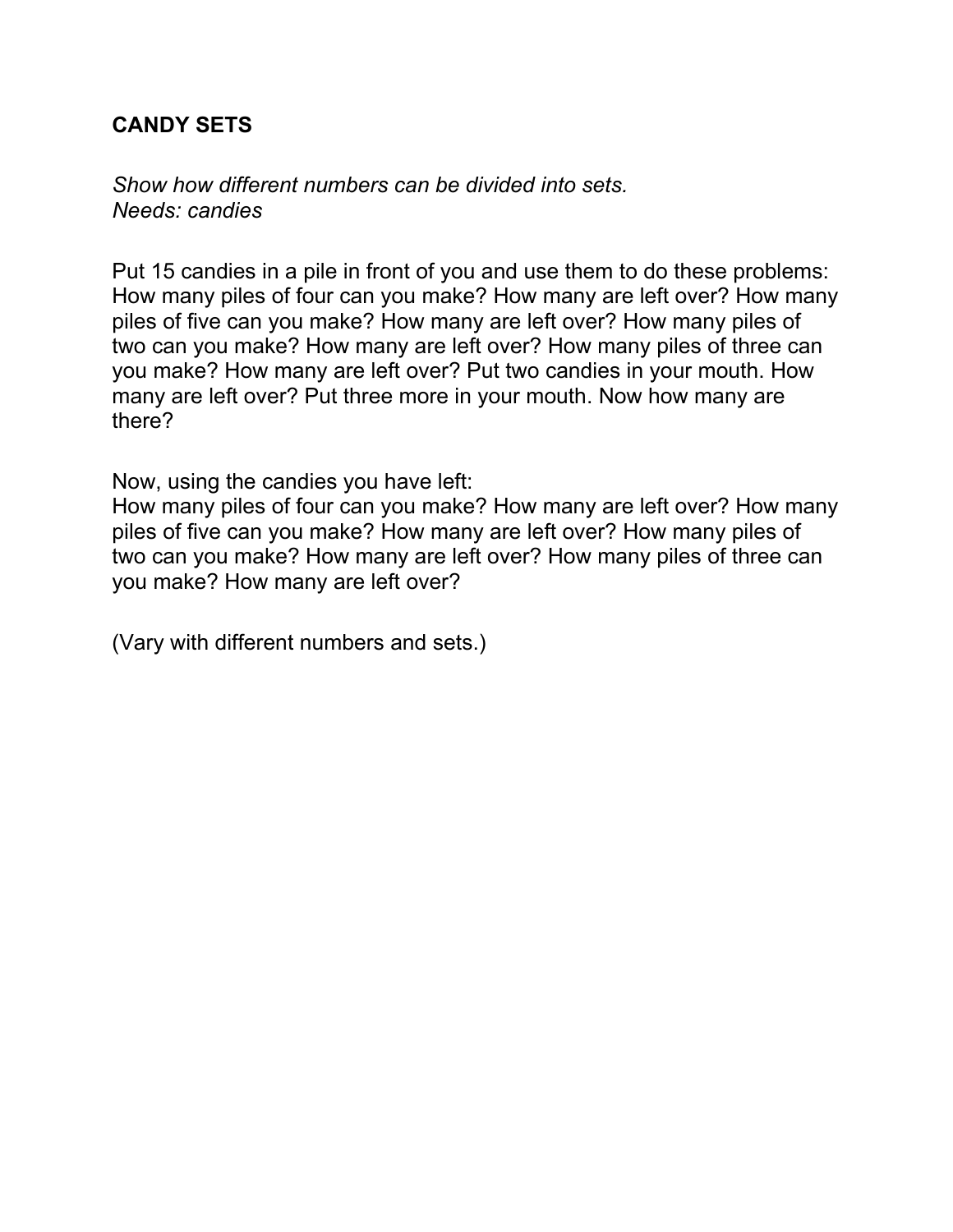### **DIVISION GAME**

*A fun way to practice division problems. Needs: handful of candy, 1 die*

Give each student a handful of candies or cereal. (16-18 pieces) Roll a die once and divide the candies into that many groups. If the child rolls a six, they would divide the candy into six groups. If any candy is left over, that becomes their remainder. (The candy in each group does NOT have to be the same color.)

You can then demonstrate how the division problem is written on paper. Repeat with different quantities of candy and rolls of the die.